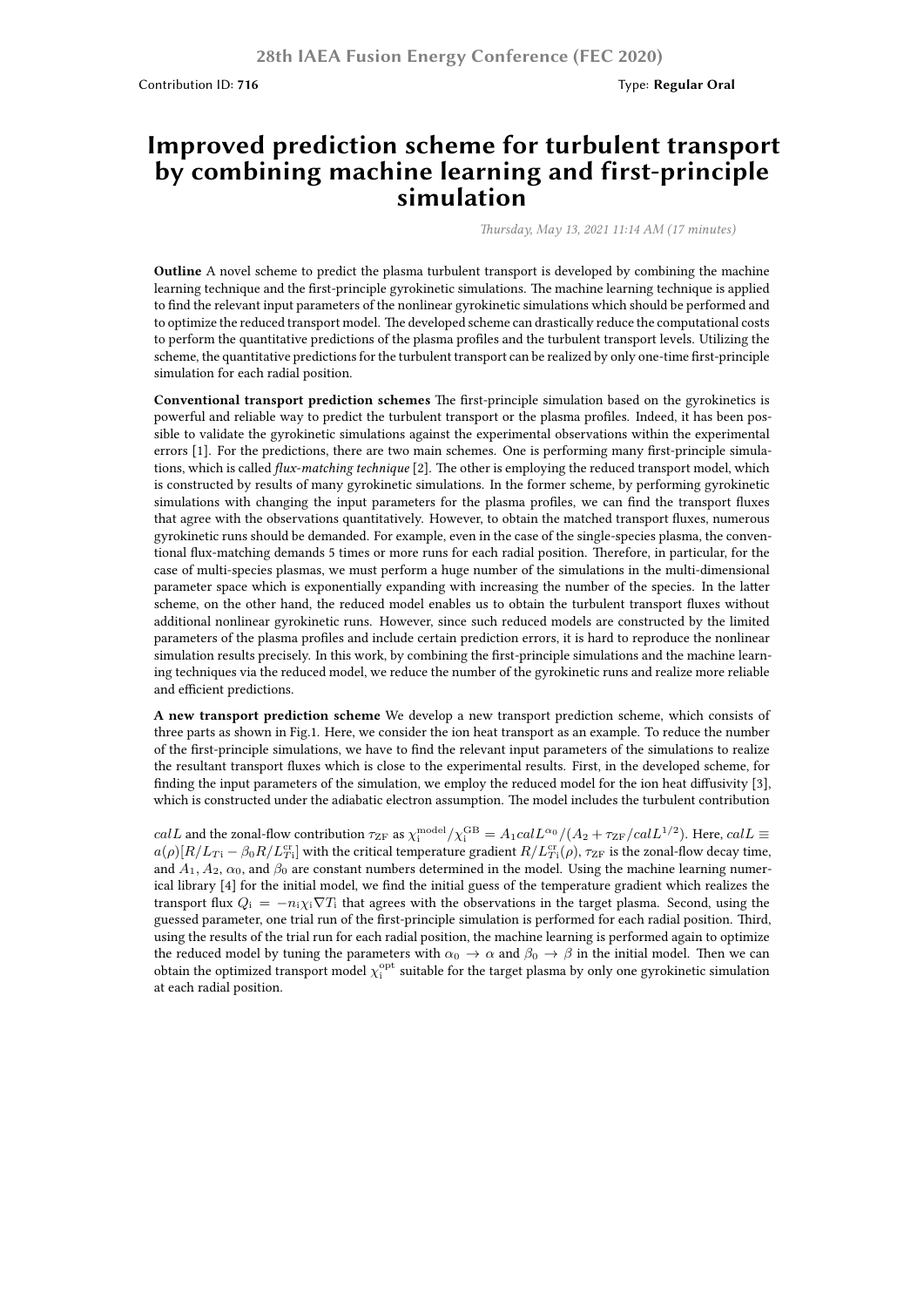

Figure 1: A schematic of the developed prediction scheme by combining the machine learning and the first-principle simulations.

Figure 2(a) shows the comparison of the temperature gradient dependences of the ion heat diffusivities obtained by the initial reduced model and the optimized model for the ITG turbulent transport in the high-*T*<sub>i</sub> plasma in the LHD [5]. Compared with the initial model, the optimized model with  $\alpha/\alpha_0 = 0.89$  and  $\beta/\beta_0 = 0.92$  quite agree with the nonlinear runs which are never used for the construction of the optimized model. In addition, it is confirmed that the optimized model can reproduce the weakening of the profile stiffness due to the nonlinear effects. Furthermore, as shown in Fig.2(b) for the convergence checks of the developed scheme, one trial run is enough to construct the optimized model for each radial position because the machine learning via the initial model can guess the relevant temperature gradient which is close to the guess from the nonlinear runs, independently. Therefore, the scheme can reduce the number of the first-principle simulation runs to only once for each radial position. The reduction of the computation time will be more remarkable in the multi-species case.



Figure 2: (a) The temperature gradient dependences of the ion heat diffusivities obtained from the initial model (dotted curve) and the optimized model (dashed curve) at  $\rho = 0.65$  in the high-*T*<sub>i</sub> LHD plasma. (b) The convergence checks of the developed scheme for the iterations of the first-principle simulations. In (a), the diamond represents the result of the one trial run, and the circles are the nonlinear simulation results.

Using the optimized model, we can obtain the guesses for  $R/L_{Ti}$  and predictions for  $\chi_i$  as shown in Fig.3. Although the temperature gradients guessed by the initial and the optimized models are not so different from each other, the optimized model can reproduce the turbulent diffusivities by the nonlinear simulations better than the initial model. At least in this application, we can obtain the transport levels which quantitatively agree with the nonlinear runs by using the developed scheme with performing just one-time first-principle simulation for each radial position. Since the developed scheme enables us to thoroughly reduce the number